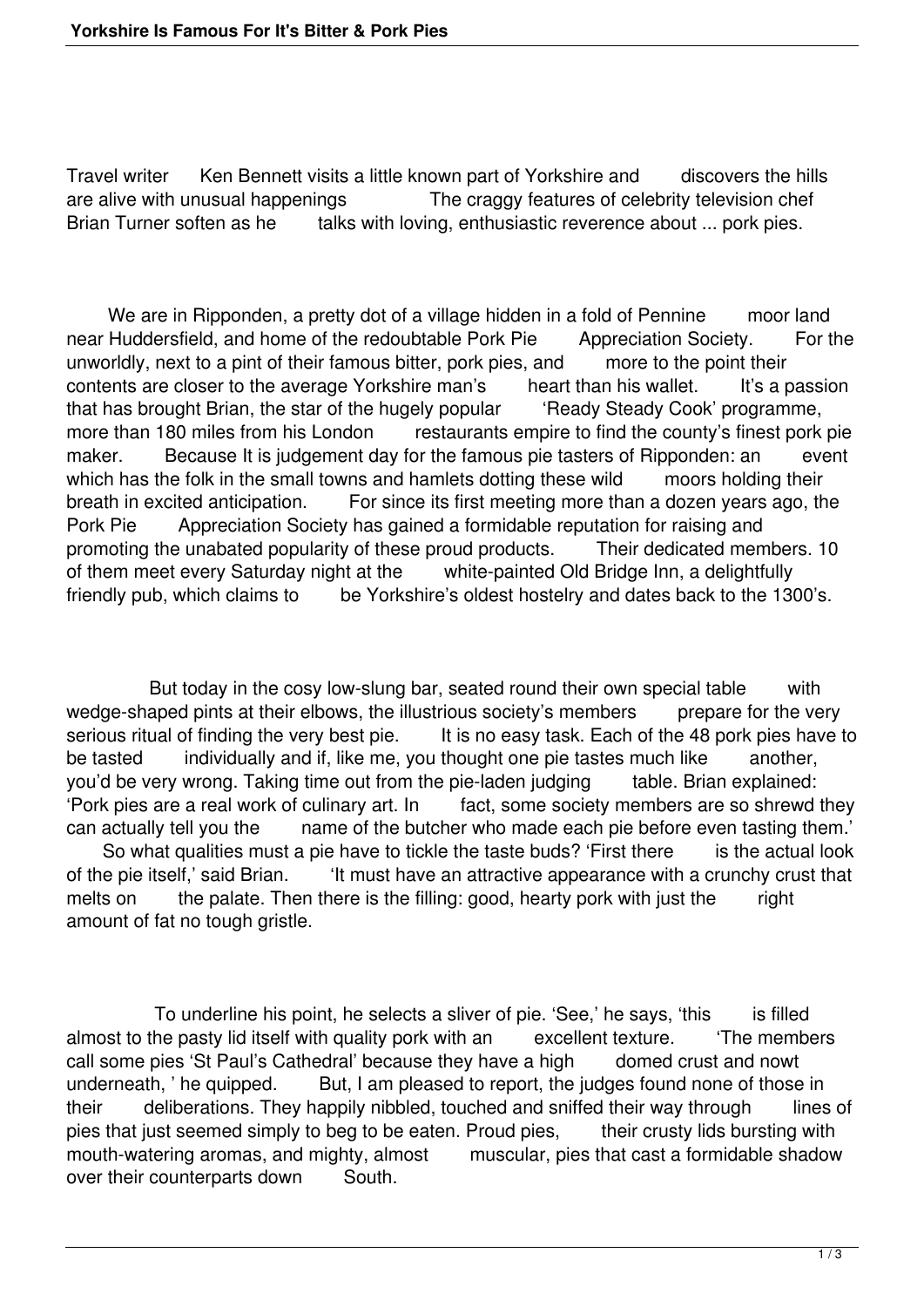

Much later, fortified by a pint or three of ale, the judges chose a pie made by a local butcher who had claimed top honours and a silver trophy twice previously. Just a few miles from the pub. came across another fascinating watering hole with a unique difference: The Standedae Tunnel. This incredible feat of 19th century engineering is one of the seven This incredible feat of 19th century engineering is one of the seven wonders of the British canal network and is the highest longest and deepest canal tunnel in the country.

Burrowing below 638 feet of solid rock topped by moor land scrub, the tunnel was lasted for more than three miles to link Lancashire to Yorkshire by water and rail. dug and blasted for more than three miles to link Lancashire to For a real thrill tourists can actually take a ride into its depths on a specially designed tug which pulls present day canal craft. There, in the stark floodlights, you'll see the holes in the side of the tunnel where barge crew used to 'leg' their way through while their horses were led over the mountainside to rejoin them on the other side. Now British Waterways are busy refurbishing the Standedge Visitors Centre built in a former warehouse on the side of the Huddersfield Narrow Canal. There are a host of interactive

attractions spread over two floors, and a series of special events are planned later in the year.

And a visit will give you a chance to sample the belt-busting delights of a meal at the appropriately named Tunnel End Hotel which serves Yorkshire puddings the size of dustbin lids. Meantime, Marsden's villagers are making final preparations for the famous, if slightly wacky, legend of Cuckoo Day, three-days of joyous merrymaking. In fact. wooden replicas of this mysterious bird have started to appear on lamp-posts. In years gone by, locals reckoned the cuckoo's arrival heralded spring and sunshine. And, to